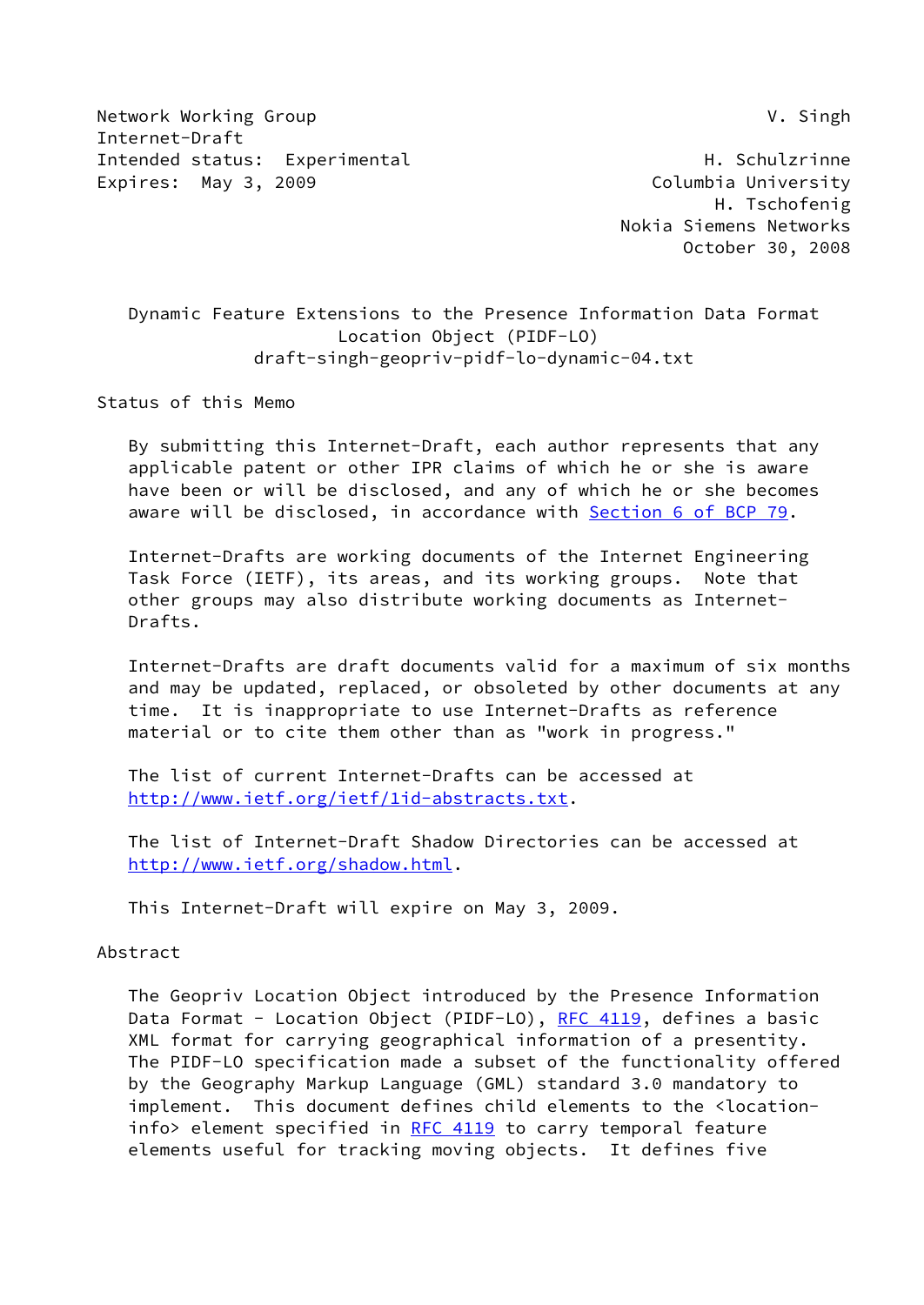Internet-Draft Dynamic Feature Extensions to PIDF-LO October 2008

 elements, namely speed, bearing, acceleration elevation and directionOfObject.

# Table of Contents

| 2. |                                                                           |  |
|----|---------------------------------------------------------------------------|--|
|    |                                                                           |  |
|    |                                                                           |  |
|    |                                                                           |  |
|    | 6. Security Considerations 5                                              |  |
|    |                                                                           |  |
|    |                                                                           |  |
|    |                                                                           |  |
|    |                                                                           |  |
|    | 9.2. Informative References 6                                             |  |
|    | Appendix A. Transferring Multiple Location Objects within SIP $\cdot$ . 6 |  |
|    |                                                                           |  |
|    | Intellectual Property and Copyright Statements 10                         |  |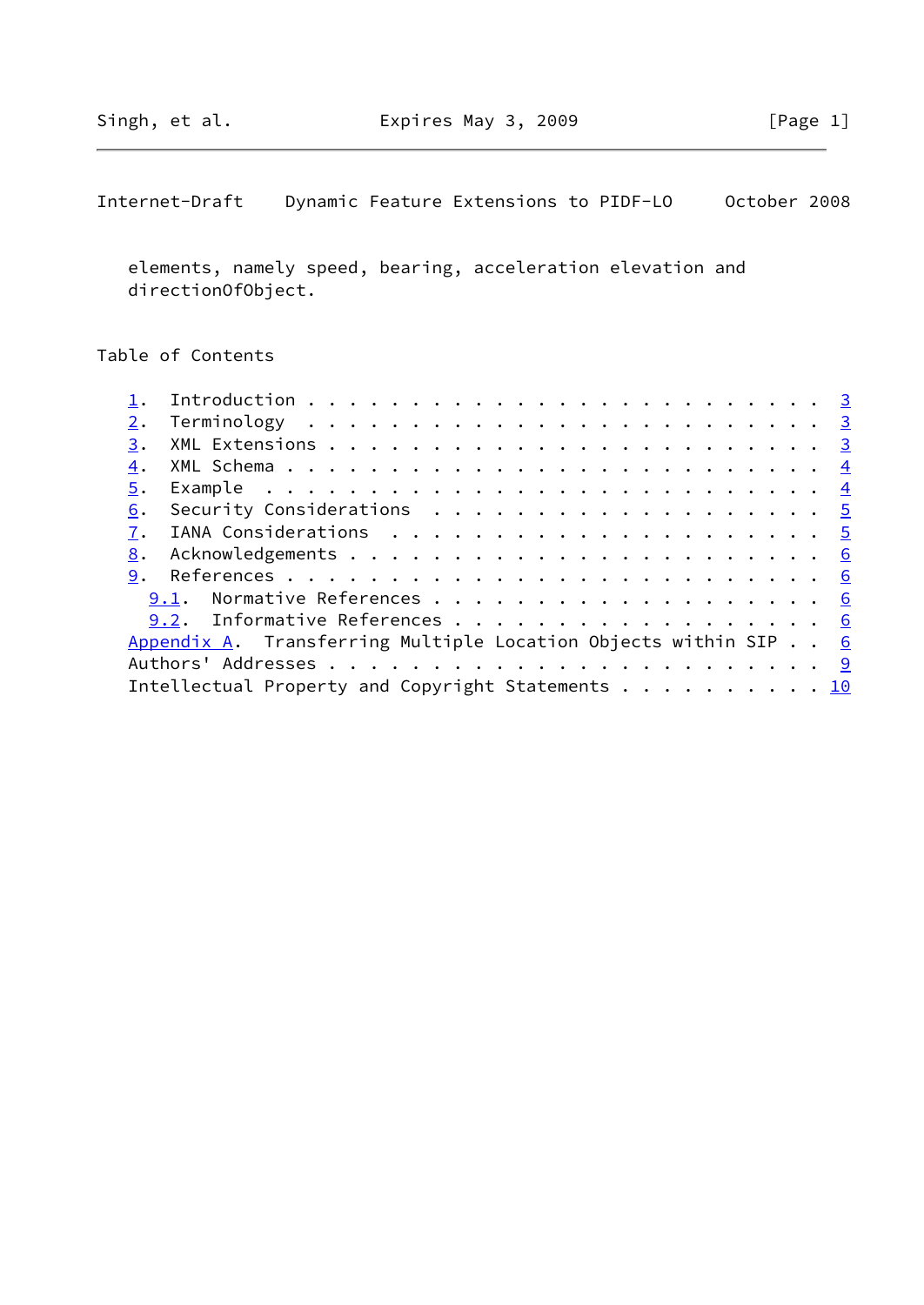Singh, et al. **Expires May 3, 2009** [Page 2]

<span id="page-2-1"></span>Internet-Draft Dynamic Feature Extensions to PIDF-LO October 2008

#### <span id="page-2-0"></span>[1](#page-2-0). Introduction

 The Presence Information Data Format - Location Object (PIDF-LO) (see [RFC 4119](https://datatracker.ietf.org/doc/pdf/rfc4119) [\[RFC4119](https://datatracker.ietf.org/doc/pdf/rfc4119)]) provides geographical location of the presentity. This corresponds to a physical location at a given instance of time. The PIDF-LO specification made a subset of the functionality offered by the Geography Markup Language (GML) standard 3.0 mandatory to implement. With the extensions defined in [\[I-D.ietf-geopriv-pdif-lo-profile](#page-6-2)] more guidelines to implementers are being provided with respect to a number of location shapes that have to be supported for usage within PIDF-LO. However, a number of applications benefit from having access to information about changes in location. Location change information is likely to be useful for logistics and public safety. For example, shipping companies or dispatch centers can use it to track whether vehicles are deviating from an established path or exceeding speed limits.

<span id="page-2-2"></span>[2](#page-2-2). Terminology

 In this document, the key words "MUST", "MUST NOT", "REQUIRED", "SHALL", "SHALL NOT", "SHOULD", "SHOULD NOT", "RECOMMENDED", "MAY", and "OPTIONAL" are to be interpreted as described in [RFC 2119](https://datatracker.ietf.org/doc/pdf/rfc2119) [\[RFC2119](https://datatracker.ietf.org/doc/pdf/rfc2119)].

### <span id="page-2-3"></span>[3](#page-2-3). XML Extensions

 This document defines a location vector by adding child elements to the <location-info> element described in [RFC 4119](https://datatracker.ietf.org/doc/pdf/rfc4119) [[RFC4119](https://datatracker.ietf.org/doc/pdf/rfc4119)], to carry temporal feature elements. A receiver MAY ignore the temporal elements defined in this document if it does not understand this extension.

speed: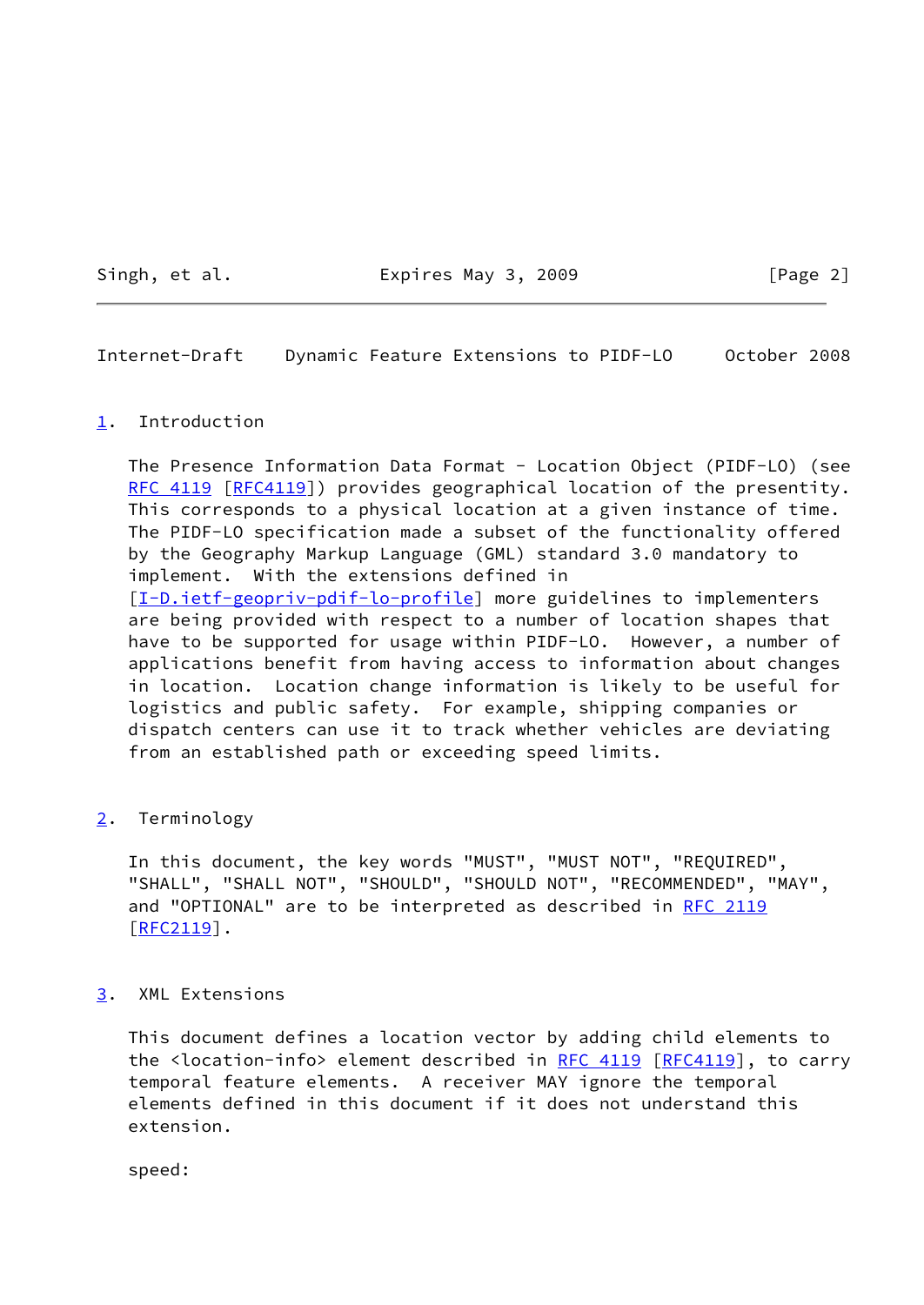Speed is the rate of motion. (The terms speed and velocity are often used interchangeably, but speed is a scalar, having magnitude only, while velocity is a vector, having both magnitude and direction.)

 This element contains a 'uom' (Units Of Measure) attribute, which is a reference to a reference system for the amount. The 'uom' attribute uses a URI to refer to a unit of measure definition. The GML document defines a set of convenience measure types and a further explaination is provided at the end of this section.

Singh, et al. Expires May 3, 2009 [Page 3]

<span id="page-3-0"></span>Internet-Draft Dynamic Feature Extensions to PIDF-LO October 2008

bearing:

 Bearing is defined as the horizontal direction of one terrestrial point from another, expressed as the angular distance from a reference direction. It is usually measured from 000 degrees at the reference direction clockwise through 360 degrees.

The <bearing> element is of type gml:DirectionPropertyType and contains a gml:DirectionVector, gml:CompassPoint, DirectionKeyword, or a DirectionString element. This document profiles the usage of this GML element and mandates applications using this document to make use of the <DirectionVector> element only.

acceleration:

 This element specifies the rate (usually rapid) at which something happens. The <acceleration> element also contains a 'uom' attribute.

directionOfObject:

 The <directionOfObject> describes the instantaneous horizontal of the front of the object relative to true north and the vertical angle relative to the earth's spheroid. It uses the GML <directionVector> element.

 GML permits a range of units of measure for the uom attribute. This document restricts this set to the #m/s (meters per second).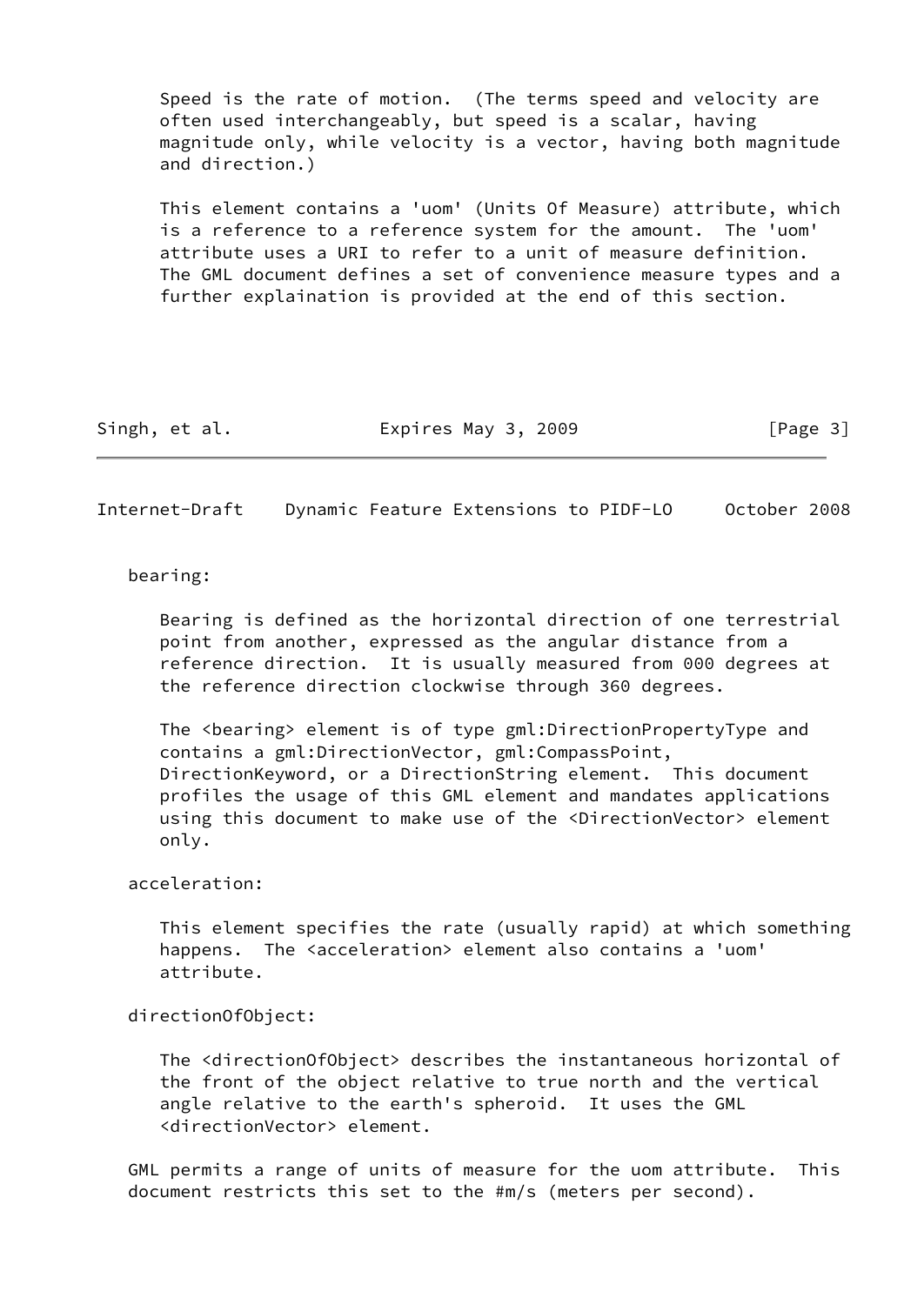#### <span id="page-4-0"></span>[4](#page-4-0). XML Schema

 This document does not define a new schema but instead re-uses a subset of the dynamicFeature.xsd schema available with GML 3.1.1, namely <speed>, <br/>bearing>, <acceleration>, and <directionOfObject>.

 These four elements are conveyed inside the <location-info> element defined by [RFC 4119 \[RFC4119](https://datatracker.ietf.org/doc/pdf/rfc4119)].

## <span id="page-4-1"></span>[5](#page-4-1). Example

 The following example shows a PIDF-LO document indicating geospatial location information using the gml:Point structure. Following the <gml:location> element the additional fields releated to temporal characteristics are included.

| Singh, et al.<br>Expires May 3, 2009 | [Page 4] |
|--------------------------------------|----------|
|--------------------------------------|----------|

<span id="page-4-2"></span>Internet-Draft Dynamic Feature Extensions to PIDF-LO October 2008

```
 <?xml version="1.0" encoding="UTF-8"?>
 <presence xmlns="urn:ietf:params:xml:ns:pidf"
  xmlns:gp="urn:ietf:params:xml:ns:pidf:geopriv10"
  xmlns:gml="http://www.opengis.net/gml"
  entity="pres:geotarget@example.com">
```

```
 <device id="sg89ae">
     <gp:geopriv>
       <gp:location-info>
         <gml:location>
           <gml:Point srsName="urn:ogc:def:crs:EPSG::4326">
              <gml:pos>-34.407 150.883</gml:pos>
            </gml:Point>
         </gml:location>
         <gml:speed uom="#m/s">12</gml:speed>
         <gml:bearing>
           <gml:DirectionVector>
              <gml:vector> 270.0 -60.0</gml:vector>
           </gml:DirectionVector>
         </gml:bearing>
       </gp:location-info>
       <gp:usage-rules>
```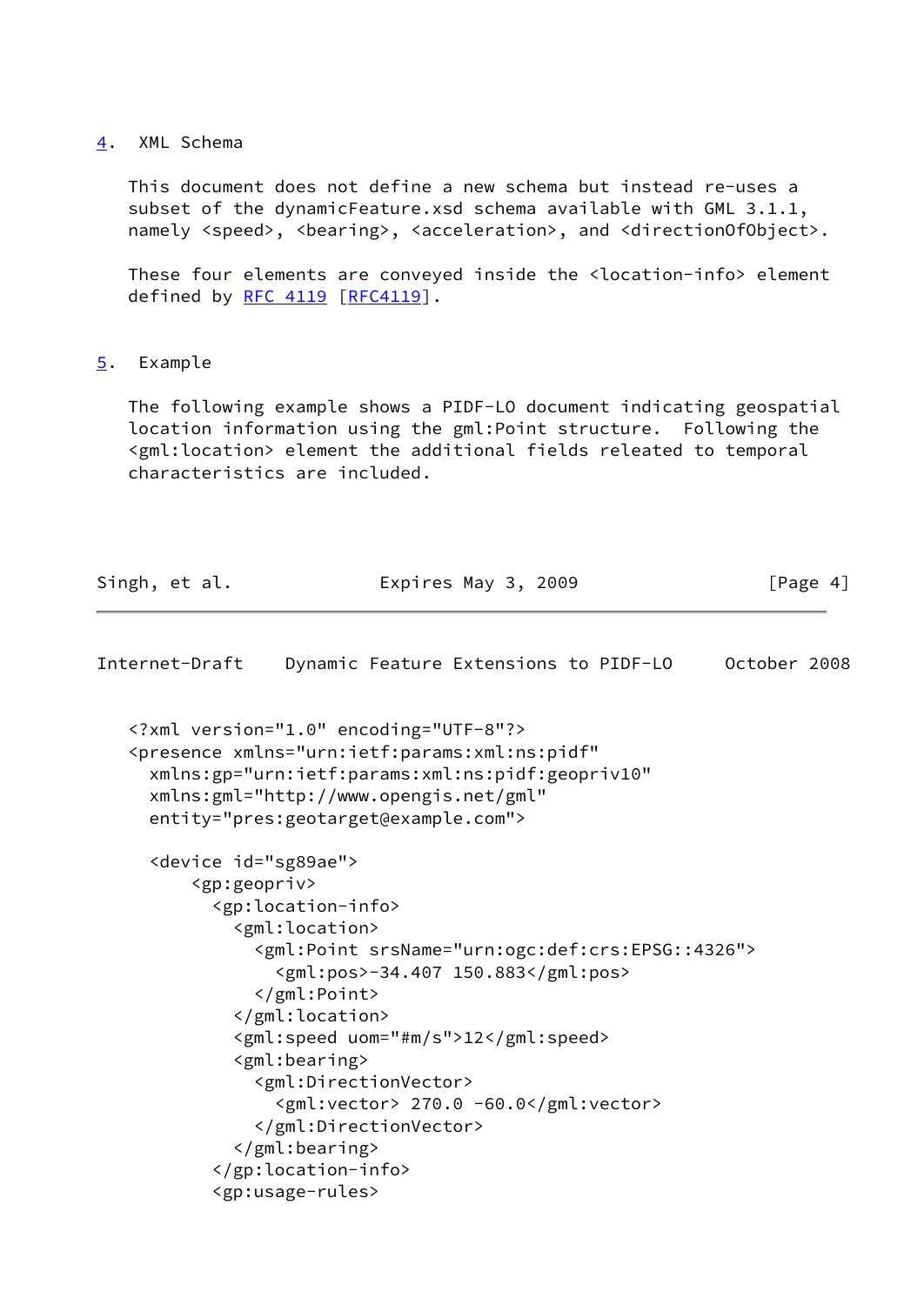```
 <gp:retransmission-allowed>no</gp:retransmission-allowed>
         <gp:retention-expiry>2003-06-23T04:57:29Z
         </gp:retention-expiry>
       </gp:usage-rules>
     </gp:geopriv>
   <timestamp>2008-06-22T20:57:29Z</timestamp>
 </device>
```

```
 </presence>
```
Figure 1: Example of a PIDF-LO with Speed Information

<span id="page-5-0"></span>[6](#page-5-0). Security Considerations

 This document defines additional location elements carried by PIDF-LO (see  $[REC4119]$ ). The security considerations of RFC 4119 [\[RFC4119](https://datatracker.ietf.org/doc/pdf/rfc4119)] are applicable to this document.

<span id="page-5-1"></span>[7](#page-5-1). IANA Considerations

This document does not require actions by IANA.

| Singh, et al.<br>Expires May 3, 2009 | [Page 5] |
|--------------------------------------|----------|
|--------------------------------------|----------|

<span id="page-5-3"></span>Internet-Draft Dynamic Feature Extensions to PIDF-LO October 2008

## <span id="page-5-2"></span>[8](#page-5-2). Acknowledgements

 We would like to thank Klaus Darilion, Cullen Jennings, Rohan Mahy, Carl Reed, Brian Rosen, and Martin Thomson for their comments.

## <span id="page-5-4"></span>[9](#page-5-4). References

## <span id="page-5-5"></span>[9.1](#page-5-5). Normative References

[GML] "Geographic information - Geography Markup Language (GML), OpenGIS 03-105r1, available at: [http://portal.opengeospatial.](http://portal.opengeospatial)org/files/?artifact\_id=4700", April 2004.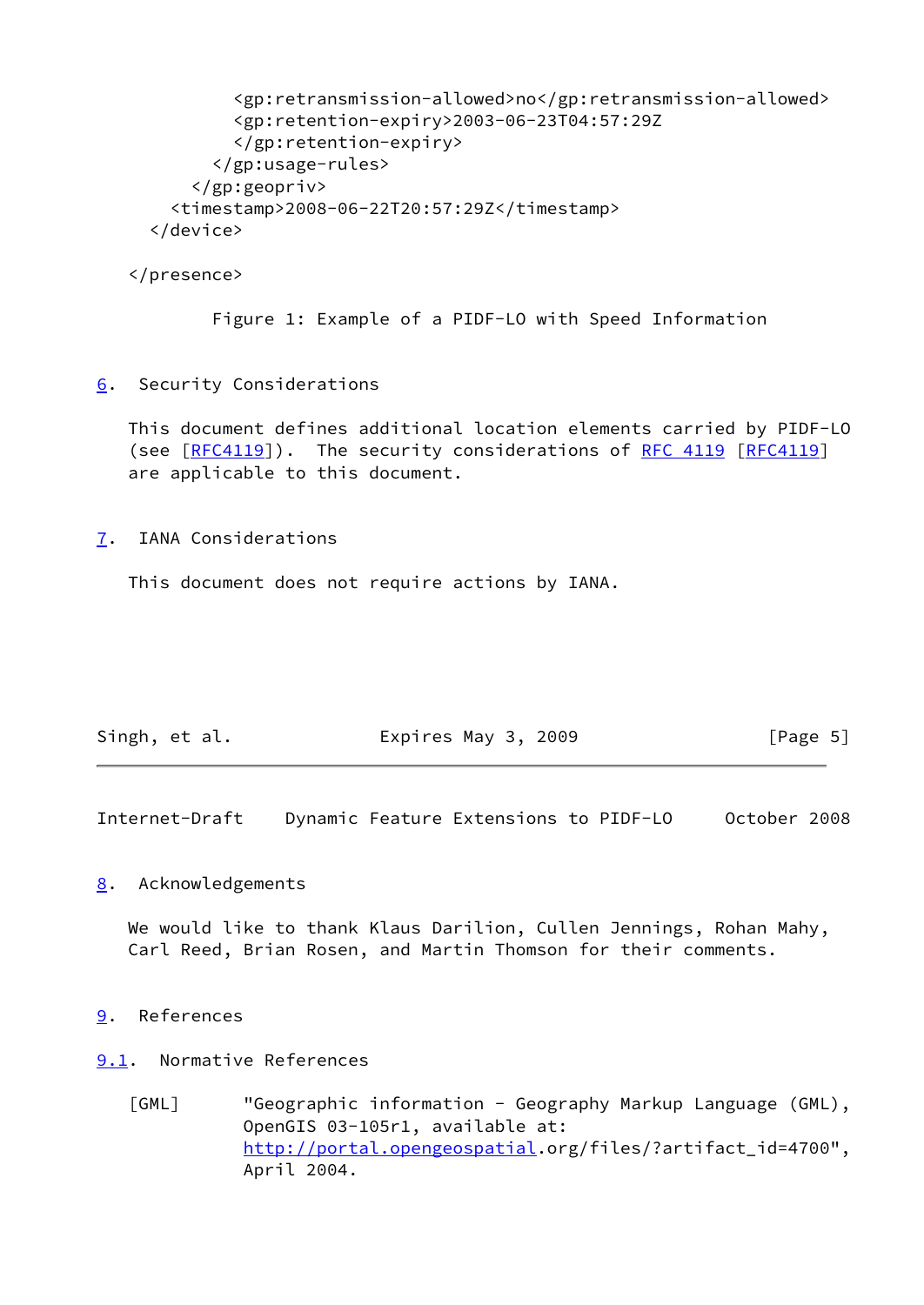- [RFC2119] Bradner, S., "Key words for use in RFCs to Indicate Requirement Levels", [RFC 2119](https://datatracker.ietf.org/doc/pdf/rfc2119), [BCP 14](https://datatracker.ietf.org/doc/pdf/bcp14), March 1997.
- [RFC4119] Peterson, J., "A Presence-based GEOPRIV Location Object Format", [RFC 4119,](https://datatracker.ietf.org/doc/pdf/rfc4119) December 2005.
- [RFC4481] Schulzrinne, H., "Timed Presence Extensions to the Presence Information Data Format (PIDF) to Indicate Status Information for Past and Future Time Intervals", [RFC 4481,](https://datatracker.ietf.org/doc/pdf/rfc4481) July 2006.
- <span id="page-6-2"></span><span id="page-6-0"></span>[9.2](#page-6-0). Informative References
	- [I-D.ietf-geopriv-pdif-lo-profile] Winterbottom, J., Thomson, M., and H. Tschofenig, "GEOPRIV PIDF-LO Usage Clarification, Considerations and Recommendations", [draft-ietf-geopriv-pdif-lo-profile-13](https://datatracker.ietf.org/doc/pdf/draft-ietf-geopriv-pdif-lo-profile-13) (work in progress), September 2008.

<span id="page-6-1"></span>[Appendix A.](#page-6-1) Transferring Multiple Location Objects within SIP

 To show the path of an object, it may be useful to deliver multiple location vector objects in one PIDF-LO document to reduce the number of notifications. The <timed-presence> element [\[RFC4481](https://datatracker.ietf.org/doc/pdf/rfc4481)] can contain multiple location objects, with the structure shown in Figure 2 and an example in Figure 3.

Singh, et al. Expires May 3, 2009 [Page 6]

Internet-Draft Dynamic Feature Extensions to PIDF-LO October 2008

 <?xml version="1.0" encoding="UTF-8"?> <presence>

<device>

```
 <gp:geopriv>
 ..........
 </gp:geopriv>
```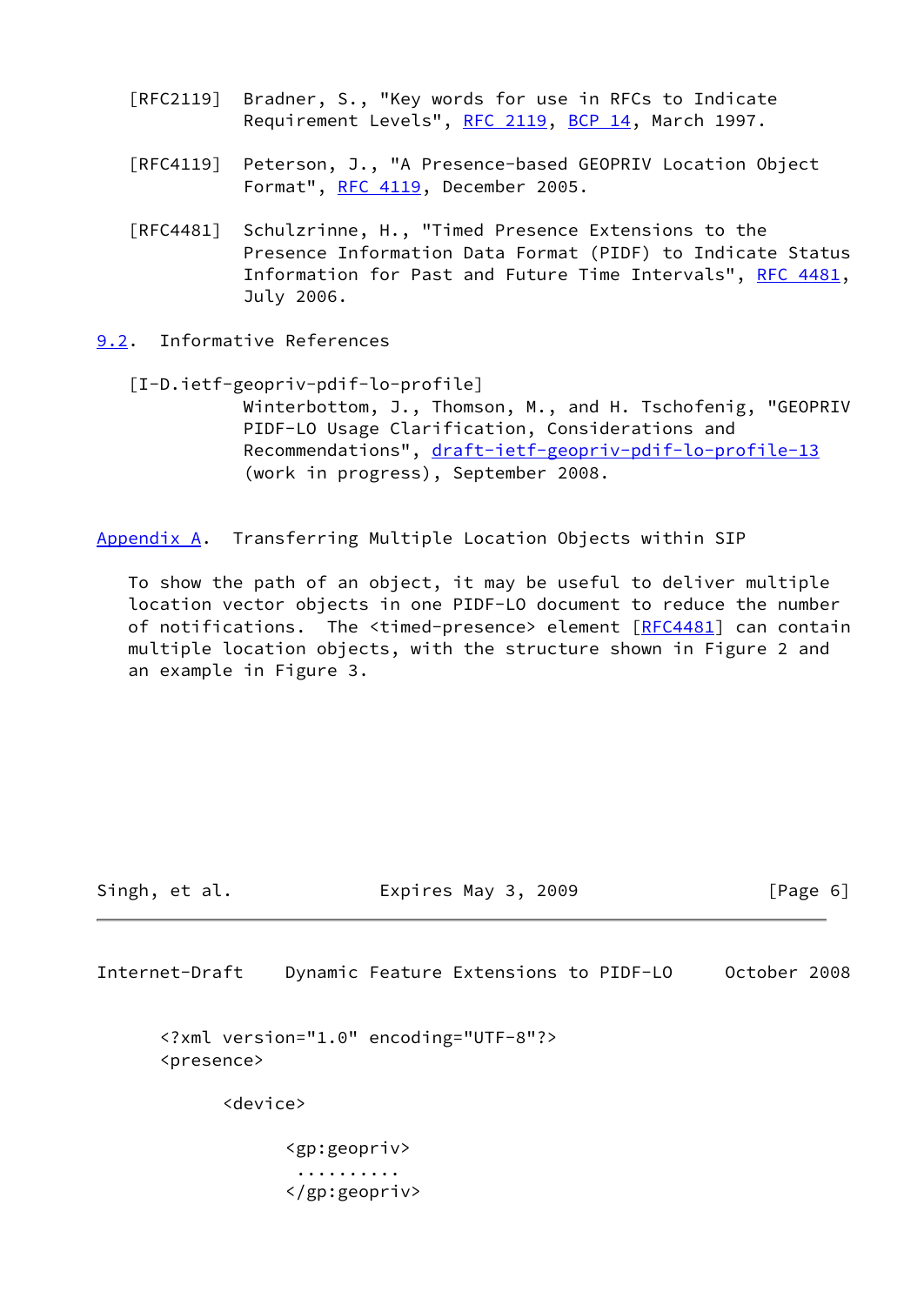```
 <timestamp>.....</timestamp>
              <timed-status from="start-time" until="end-time">
                    <gp:geopriv>
                    ............
                    </gp:geopriv>
                    <gp:geopriv>
                    ...........
                    </gp:geopriv>
              </timed-status>
       </device>
       <tuple>
       .......
       </tuple>
       <person>
       .......
       </person>
 </presence>
```
Figure 2: Structure of Handling Multiple Location Objects

The following example shows multiple PIDF-LO using <timed-status>.

```
<?xml version="1.0" encoding="UTF-8"?>
<presence xmlns="urn:ietf:params:xml:ns:pidf"
  xmlns:gp="urn:ietf:params:xml:ns:pidf:geopriv10"
  xmlns:gml="urn:opengis:specification:gml:schema-xsd:feature:v3.0"
  entity="pres:geotarget@example.com">
   <device id="sg89ae">
          <gp:geopriv>
            <gp:location-info>
                <gml:location>
                   <gml:Point>
```

| Singh, et al. | Expires May 3, 2009 | [Page 7] |
|---------------|---------------------|----------|
|               |                     |          |

Internet-Draft Dynamic Feature Extensions to PIDF-LO October 2008

```
 <gml:pos>140. -35.</gml:pos>
```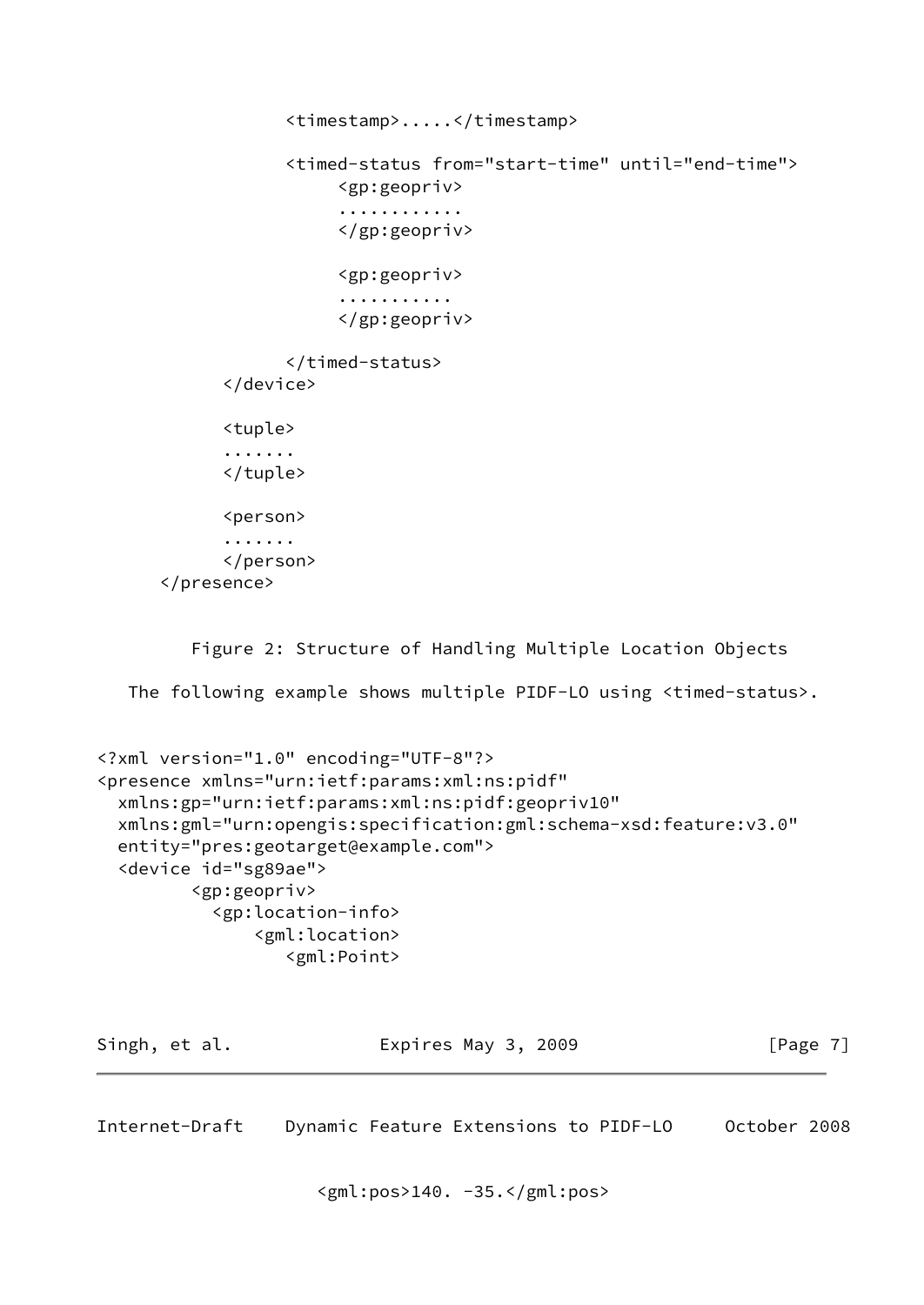```
 </gml:Point>
         </gml:location>
     <gml:speed uom="#m/s">12</gml:speed>
     </gp:location-info>
     <gp:usage-rules>
       <gp:retransmission-allowed>no</gp:retransmission-allowed>
       <gp:retention-expiry>2003-06-23T04:57:29Z
       </gp:retention-expiry>
     </gp:usage-rules>
   </gp:geopriv>
 <timestamp>2003-06-22T20:57:29Z</timestamp>
 <timed-statusfrom="2005-08-15T10:20:00.000-05:00"
    until="2005-08-22T19:30:00.000-05:00">>
    <gp:geopriv>
      <gp:location-info>
         <gml:location>
            <gml:Point>
                <gml:pos>110. -35.</gml:pos>
            </gml:Point>
         </gml:location>
         <gml:speed uom="#m/s">10</gml:speed>
     </gp:location-info>
      <gp:usage-rules>
        <gp:retransmission-allowed>yes</gp:retransmission-allowed>
        <gp:retention-expiry>2003-06-23T04:55:29Z
        </gp:retention-expiry>
      </gp:usage-rules>
    </gp:geopriv>
    <gp:geopriv>
      <gp:location-info>
         <gml:location>
            <gml:Point>
                <gml:pos>114. -35.</gml:pos>
            </gml:Point>
         </gml:location>
         <gml:speed uom="#m/s">18</gml:speed>
      </gp:location-info>
     <gp:usage-rules>
       <gp:retransmission-allowed>yes</gp:retransmission-allowed>
       <gp:retention-expiry>2003-06-23T04:53:29Z
       </gp:retention-expiry>
     </gp:usage-rules>
   </gp:geopriv>
 </timed-status>
```
</device>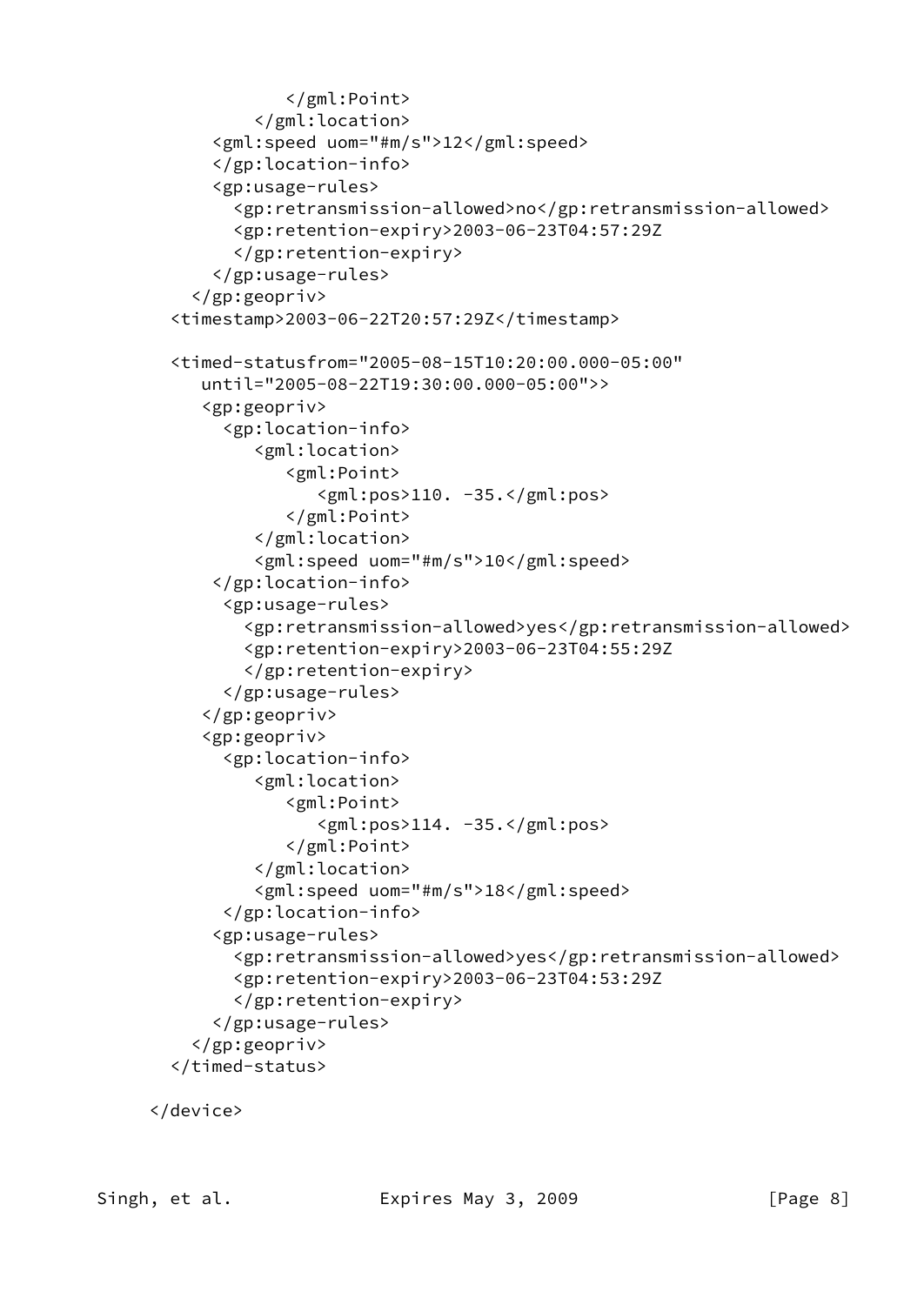<span id="page-9-0"></span>Internet-Draft Dynamic Feature Extensions to PIDF-LO October 2008

</presence>

 Figure 3: Example showing multiple Location Vectors transmitted simultaneously.

Authors' Addresses

Singh Vishal

Email: singh.vishal@gmail.com

 Henning Schulzrinne Columbia University Department of Computer Science 450 Computer Science Building, New York, NY 10027 US

 Phone: +1 212 939 7004 Email: hgs@cs.columbia.edu URI: <http://www.cs.columbia.edu>

 Hannes Tschofenig Nokia Siemens Networks Linnoitustie 6 Espoo 02600 Finland

 Phone: +358 (50) 4871445 Email: Hannes.Tschofenig@gmx.net URI: <http://www.tschofenig.priv.at>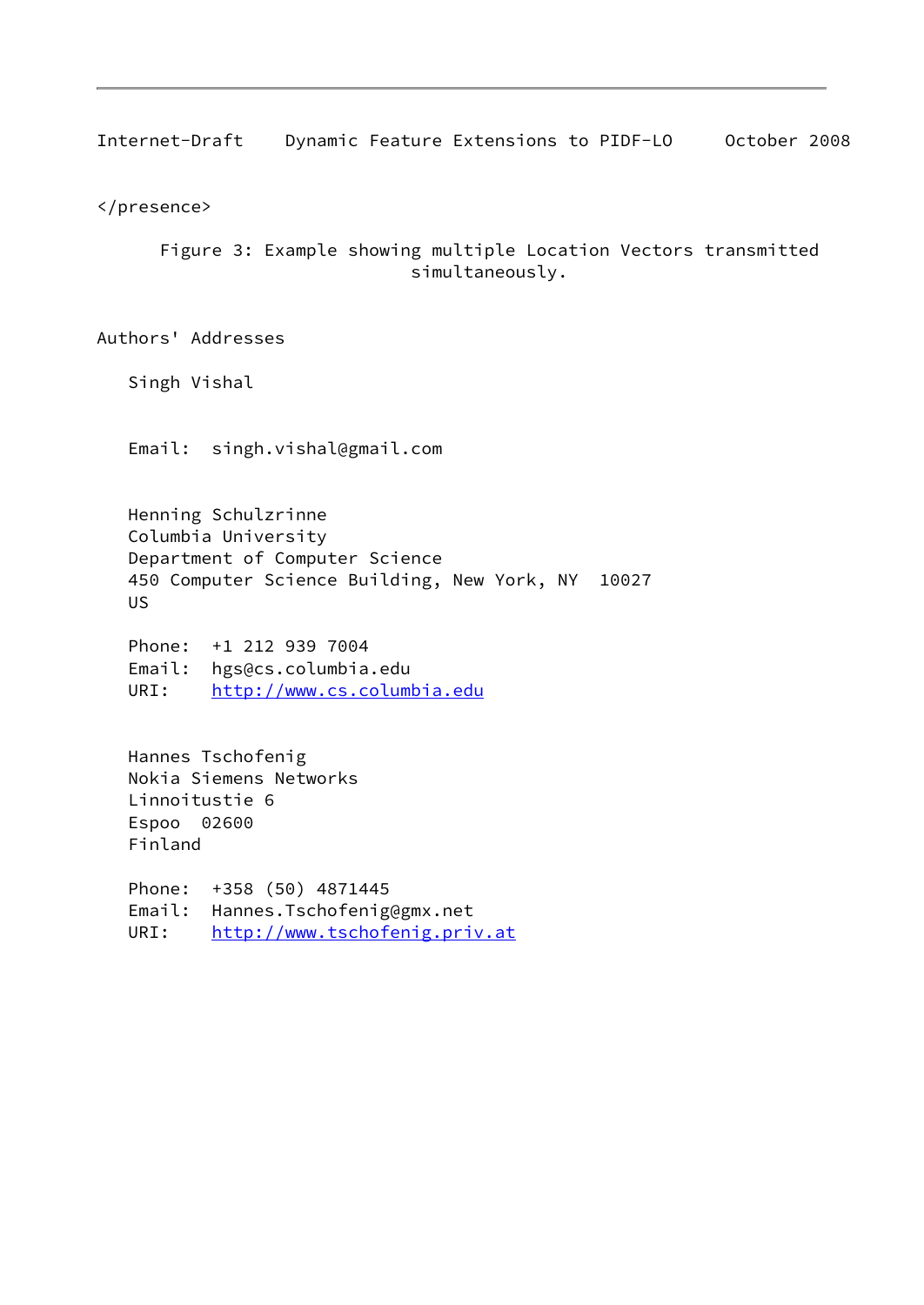Singh, et al. **Expires May 3, 2009** [Page 9]

#### <span id="page-10-0"></span>Internet-Draft Dynamic Feature Extensions to PIDF-LO October 2008

Full Copyright Statement

Copyright (C) The IETF Trust (2008).

 This document is subject to the rights, licenses and restrictions contained in  $BCP$  78, and except as set forth therein, the authors retain all their rights.

 This document and the information contained herein are provided on an "AS IS" basis and THE CONTRIBUTOR, THE ORGANIZATION HE/SHE REPRESENTS OR IS SPONSORED BY (IF ANY), THE INTERNET SOCIETY, THE IETF TRUST AND THE INTERNET ENGINEERING TASK FORCE DISCLAIM ALL WARRANTIES, EXPRESS OR IMPLIED, INCLUDING BUT NOT LIMITED TO ANY WARRANTY THAT THE USE OF THE INFORMATION HEREIN WILL NOT INFRINGE ANY RIGHTS OR ANY IMPLIED WARRANTIES OF MERCHANTABILITY OR FITNESS FOR A PARTICULAR PURPOSE.

#### Intellectual Property

 The IETF takes no position regarding the validity or scope of any Intellectual Property Rights or other rights that might be claimed to pertain to the implementation or use of the technology described in this document or the extent to which any license under such rights might or might not be available; nor does it represent that it has made any independent effort to identify any such rights. Information on the procedures with respect to rights in RFC documents can be found in [BCP 78](https://datatracker.ietf.org/doc/pdf/bcp78) and [BCP 79](https://datatracker.ietf.org/doc/pdf/bcp79).

 Copies of IPR disclosures made to the IETF Secretariat and any assurances of licenses to be made available, or the result of an attempt made to obtain a general license or permission for the use of such proprietary rights by implementers or users of this specification can be obtained from the IETF on-line IPR repository at <http://www.ietf.org/ipr>.

 The IETF invites any interested party to bring to its attention any copyrights, patents or patent applications, or other proprietary rights that may cover technology that may be required to implement this standard. Please address the information to the IETF at